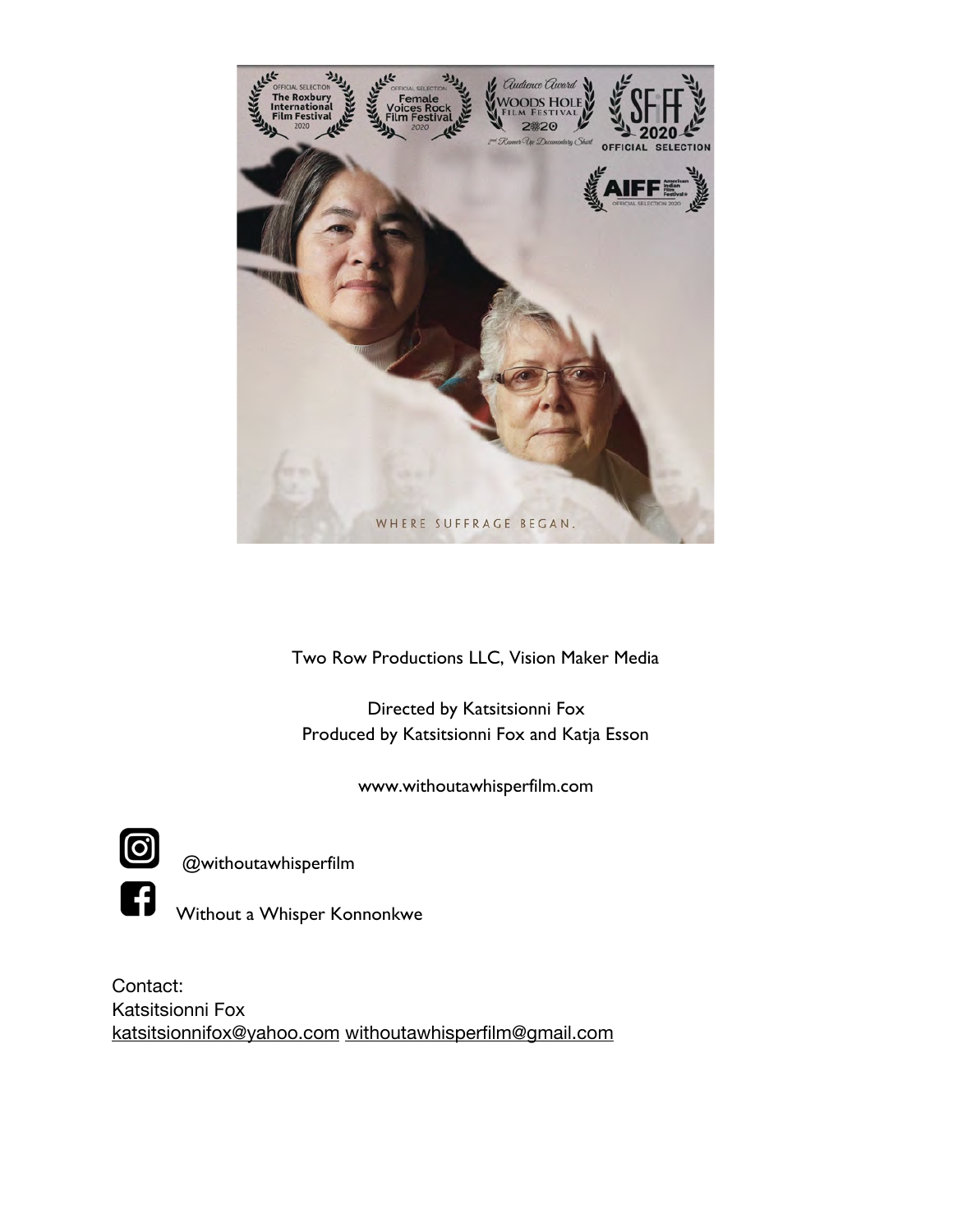# **Synopsis**

**Without a Whisper - Konnón: kwe** he untold story of how Indigenous women influenced the early suffragists in their fight for freedom and equality. Mohawk Clan Mother Louise Herne and Professor Sally Roesch Wagner shake the foundation of the established history of the women's rights movement in the United States. They join forces on a journey to shed light on the hidden history of the influence of Haudenosaunee Women on the women's rights movement, possibly changing this historical narrative forever.

## **More About the Film**

**Without a Whisper - Konnón: kwe** journey of two unlikely friends, Professor Sally Roesch Wagner and Mohawk Clan Mother Louise Wakerahkatsteh Herne as they uncover the hidden history of how Indigenous women influenced the suffragettes in their fight for freedom and equality in the early 1800s. During this period in history, Euro-American women were "dead in the law" losing all their rights and property to their husbands once they became married. They did not have a voice in politics, the economy or religion. At a time when non-Native women lacked even the most basic rights, they witnessed their Native counterparts, the Haudenosaunee (Iroquois) living in a matrilineal society in their traditional homeland of what is now New York State. Haudenosaunee women had inherent authority in all aspects of their life: politically, economically, socially and spiritually.

Louise Wakerakatste Herne is Mohawk Clan Mother from the Mohawk Nation territory, located in upstate New York. She is fluent in her language, a spiritual practitioner, and political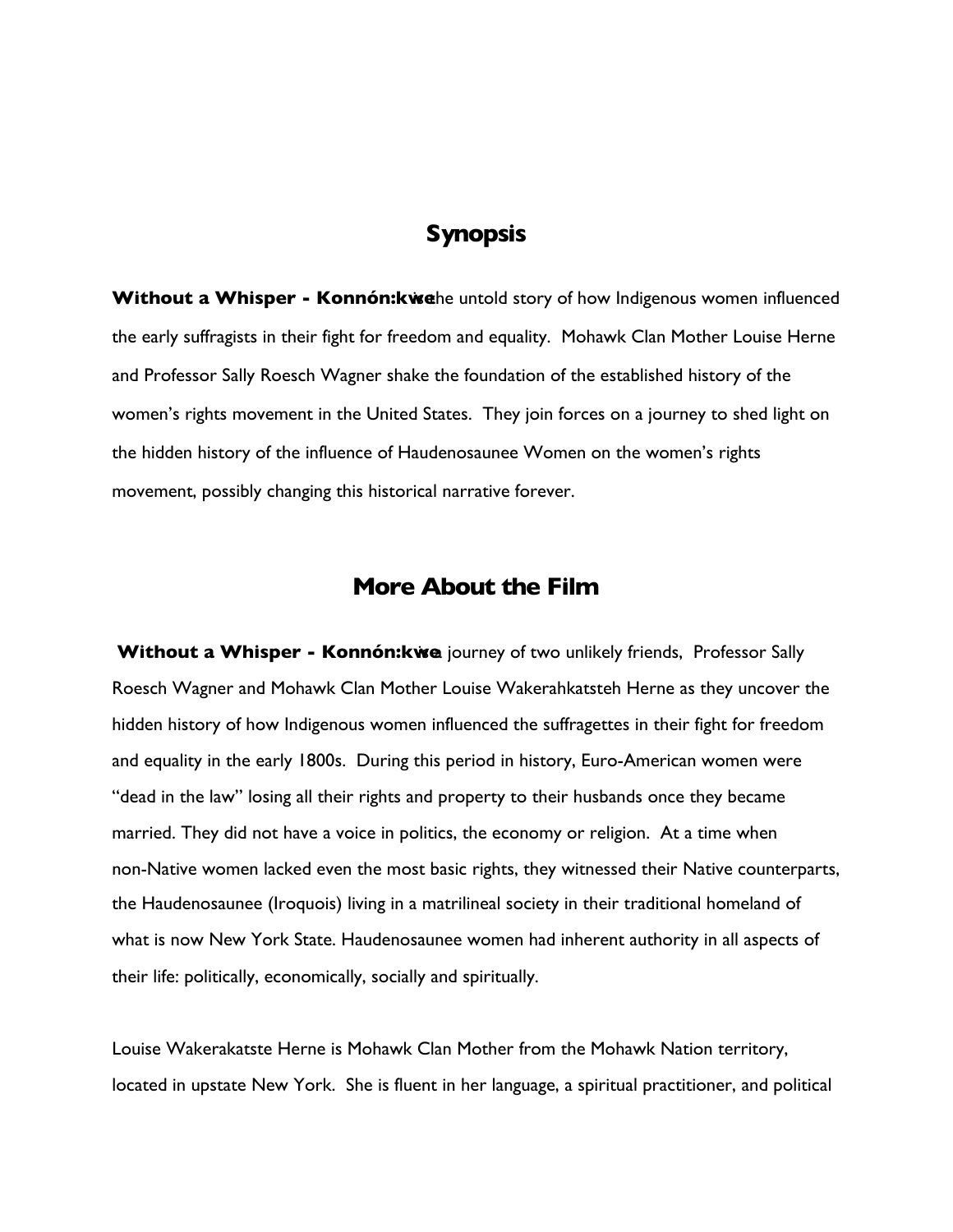leader. She is well known for her work empowering Native women and youth. Dr. Sally Roesch Wagner, is one of the most important scholars of Women's Studies in the United States. In her research, Sally made the surprising discovery of the Haudenosaunee women's influence on the early feminists. A fact that was completely unknown. When Sally and Louise met, there was an immediate kinship and connection, echoing the relationship of feminists and Haudenosaunee women in the not so distant past. Since her discovery, Sally has fought many years for the re-writing of history to acknowledge the influence of the Haudenosaunee women on the women's rights movement. Louise has supported her in her quest, as she herself works to reignite the power of Haudenosaunee women in her community.

 Haudenosaunee society is based on equality and balance amongst men and women rooted in their culture and worldview. Clan Mothers were responsible for selecting Chiefs and also had the final say if men could go to war. Our protagonists give voice to the women of long ago, guiding us down a different path of women's rights history that is unknown. Suffragettes, including Lucretia Mott, Elizabeth Cady Stanton and Matilda Joselyn Gage were astounded by the freedom and authority Native women possessed. Matilda Joselyn Gage remarked about the Haudenosaunee "Never was justice more perfect, never civilization higher than under the Matriarchate." These women held the first women's convention in the United States in Seneca Falls, New York in 1848 on the ancestral land of the Haudenosaunee. The struggle of these early American Feminists would take more than 70 years to win the right to vote in 1920. However, the influence of Haudenosaunee women on the early suffragists was side-stepped by the western male writers of history.

Ironically, during this time that Non-Native women gained strength and new-found freedoms, the roles and strength of Native Women began to deteriorate. Government enforced assimilation policies, land loss, and the influence of foreign religions caused the traditional Haudenosaunee way of life to unravel and women's power declined.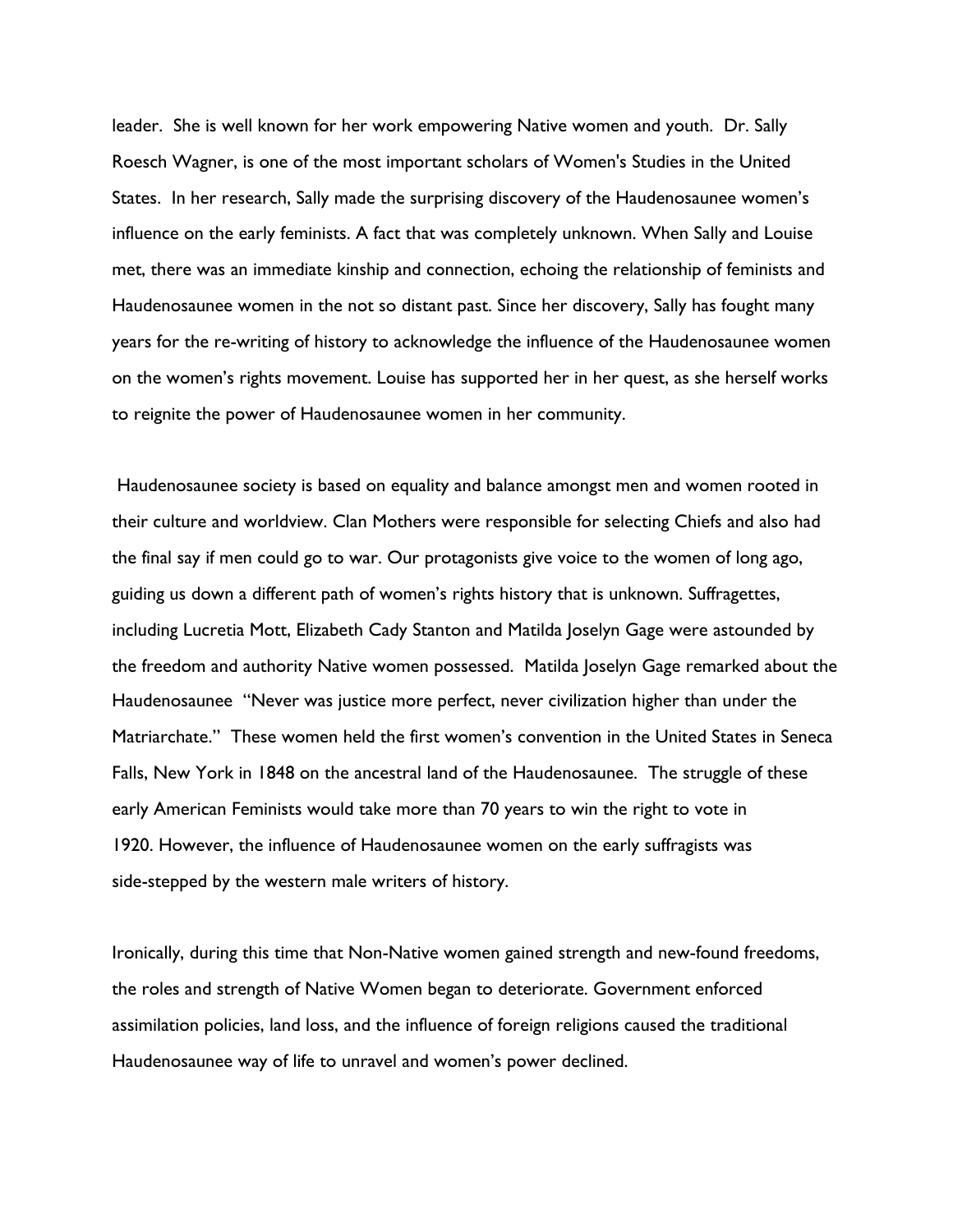

Sally is approached by a publisher to write an anthology on women's suffrage. She agrees, granted she can write a more inclusive history that includes the influence of the Haudenosaunee. This collaboration is unprecedented and the partnership gives a voice to an untold historic perspective and recollection. Sally Roesch Wagner is joined by Gloria Steinem and Louise Herne in NY City for the launch of this controversial book. In Louise's community, Louise continues to empower Haudenosaunee women to reclaim their power and strength. The realization of a history that includes indigenous women's voices is upon us. The Haudenosaunee contribution to the women's rights movement could be common knowledge for this generation.

## **Featuring**

Louise Wahkehrakats:te Herne Sally Roesch Wagner

and G. Peter Jemison Dr Lori Quigley Chelsea Taiawentón:ti Sunday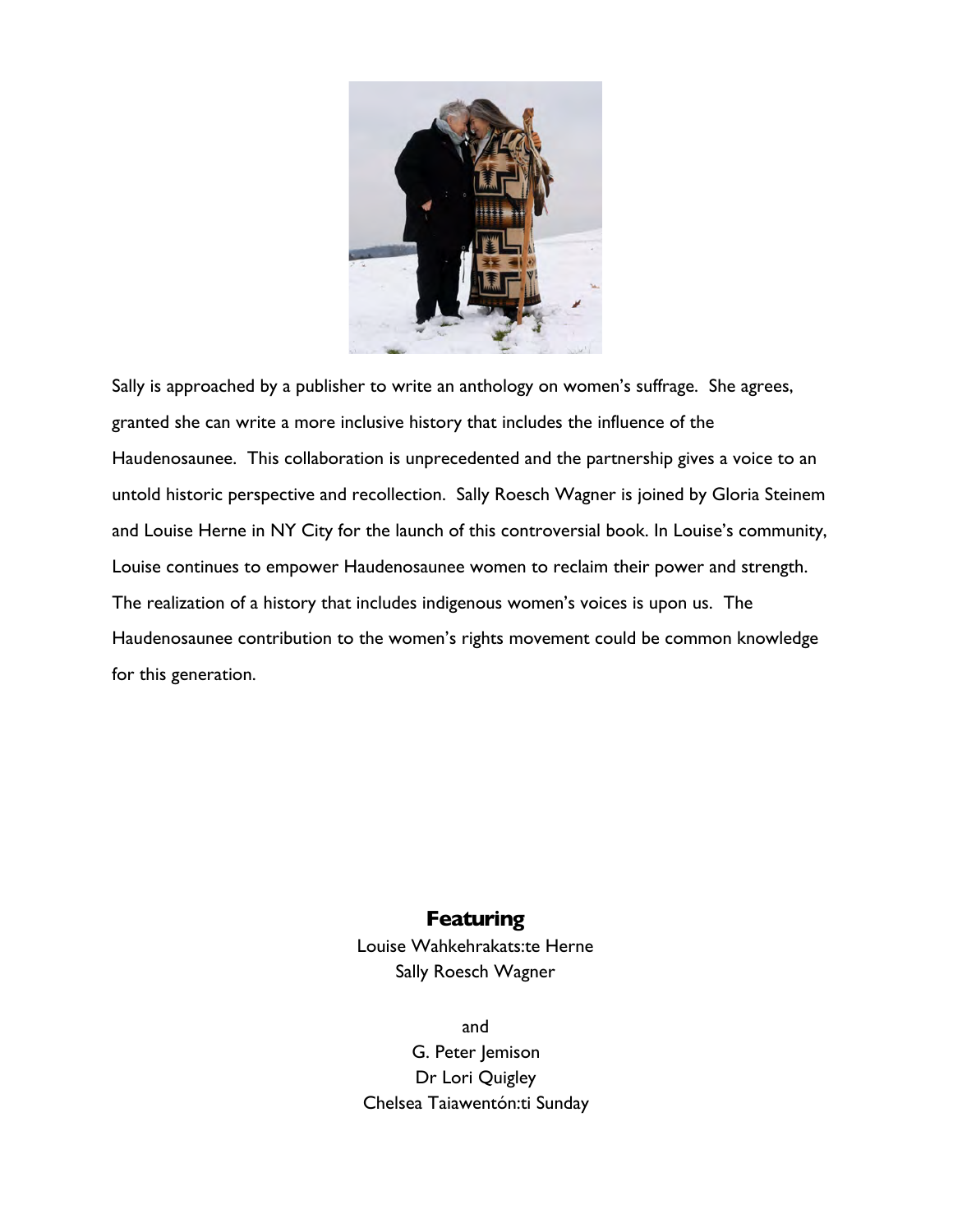Ionawiienhawi Sargent Gloria Steinem Jessica Bennett

## **Director's Statement**

This story had it's grips on me since I first learned that my Haudenosaunee ancestors influenced the women's rights movement here in the United States. I thought everyone should know this, especially our youth. In 2020 the United States celebrates the 100'th year anniversary of women's suffrage. The same one-sided history is regurgitated, which is for the most part devoid of people of color. I felt an urgency to share this story at this time and to offer another perspective of this story. As a Haudenosaunee women filmmaker I made this film to honor my Haudenosaunee Grandmothers who were never acknowledged for their contributions. I felt them with me as I created this film. I hope that my granddaughters grow up in a world where this story and the many others that have been hidden become common knowledge.

Without a Whisper - Konnón:kwe trailer [https://vimeo.com/424910527/92fe70fb1c](https://vimeo.com/424910527/92fe70fb1c?fbclid=IwAR2-ybiHu2oMPh1JZyfqri6h3P_mrrdvhf4tFjN9gAMc1Z2KGfCl49JVrUc)

Without a Whisper - Konnón:kwe Screener: <https://vimeo.com/394982223> PW:WAW

# **Production Team**

### KATSITSIONNI FOX

Director and Producer

Katsitsionni has been making films since 2003 in the Mohawk Territory of Akwesasne, where she resides. Her most recent film is "Ohero:kon - Under the Husk" a 26-min documentary following the journey of two Mohawk girls as they take part in their traditional passage rites to becoming Mohawk Women. Katsitsionni received the Jane Glassco Award for Emerging Filmmaker at the imagineNATIVE Film Festival in 2016 as well as the Achievement in Documentary Filmmaking Award at LA Skins Fest in 2016. This film received funding from Vision Maker Media and has been broadcast on many PBS stations in 2017. She is currently producing a short - doc series for REMATRIATION - a Native American women's online, multi-media magazine. It is focused on healing and empowerment of Native women through the sharing of their stories and successes.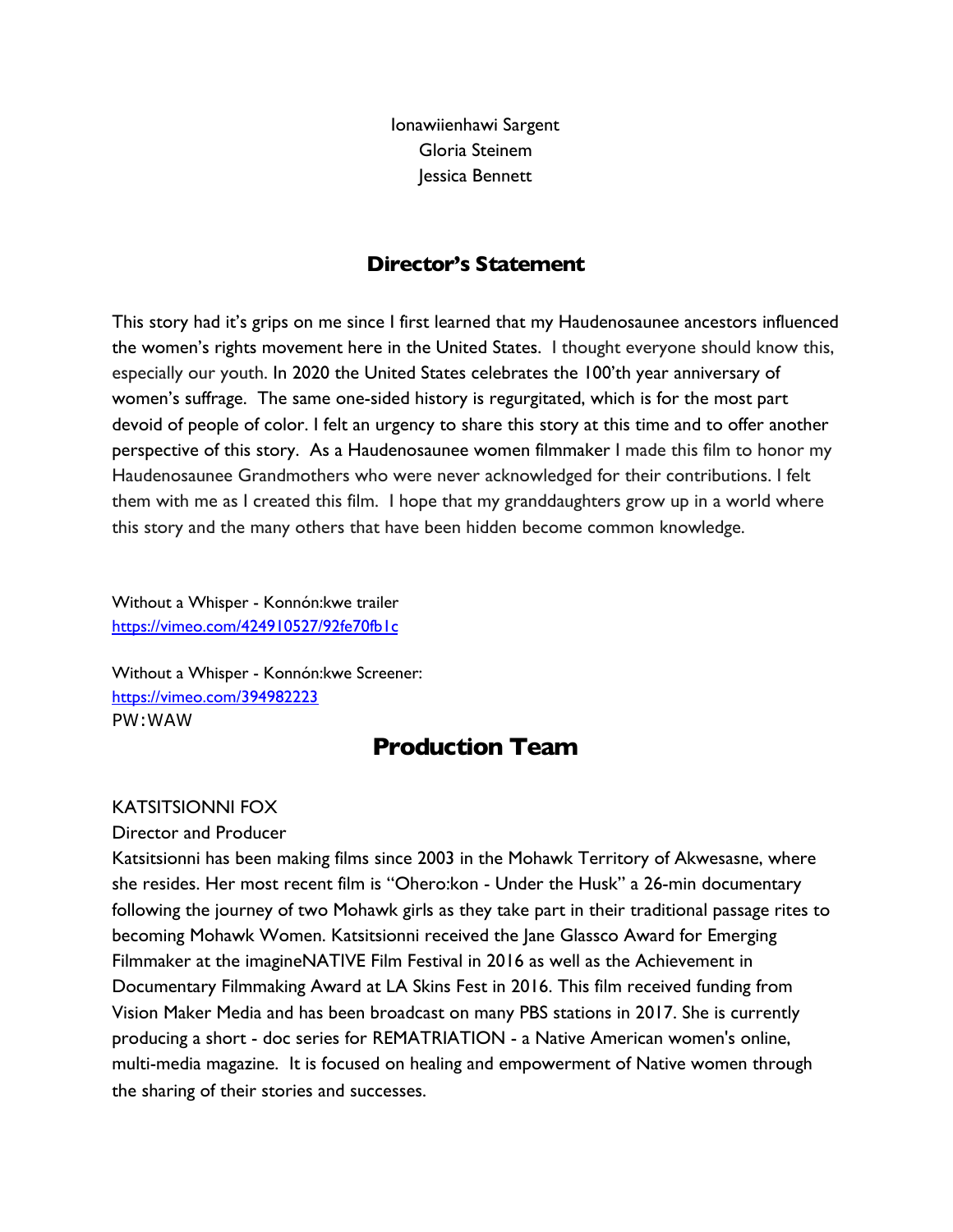### KATJA ESSON

### Producer

Katja Esson is an Academy Award-nominated, Emmy award winning filmmaker based in Miami, known for her character-driven documentaries tackling race, class and gender. Her documentary short Ferry Tales garnered awards at international film festivals, was nominated for an Oscar and premiered on HBO in 2004. Hole in the Sky - the scars of 9/11 received the Gold Award at the World Media Festival. Skydancer was featured at the Margaret Mead Film Festival, received nominations for best film, director and cinematography at the Shanghai Film Festival and premiered on PBS in 2011. Poetry of Resilience was awarded Grand Jury Prices at numerous festivals, including a Cinema for Peace Award-nomination in 2012. Esson has a longstanding relationship with ARTE and recently created and directed two highly rated five-part documentary series: Backroads USA (2014) and American Rivers (2016), which aired on ARTE in 2017 and PBS in 2018. She is currently working on Razing Liberty Square, a feature documentary on climate gentrification in Miami. She received the Simons Public Humanities Fellowship at Kansas University and her films have screened at the Museum of Modern Art, American Museum of Natural History, and the Smithsonian. Her work has been supported by the National Endowment for the Arts and the New York State Council of the Arts.

AMINA MEGALLI Editor

Amina Megalli has over 20 years of experience in television and filmmaking. She recently completed editing a feature-length documentary with Mark Bozek called The Times of Bill Cunningham which was released theatrically on Feb. 14th 2020. She also worked on a feature-length documentary with Barbara Kopple about newly arrived refugees from Syria and Iraq to Toronto called New Homeland. It premiered at DOCNYC in 2019. She is currently editing a feature length documentary about the Levant and the Levantine identity called Wild is the Spring.

Prior to working on New Homeland she edited and co-wrote "Speak Your Truth," a feature length documentary about women who tell their stories about being married and coming out later in life and changing their lives. She also worked on a National Geographic special Hell on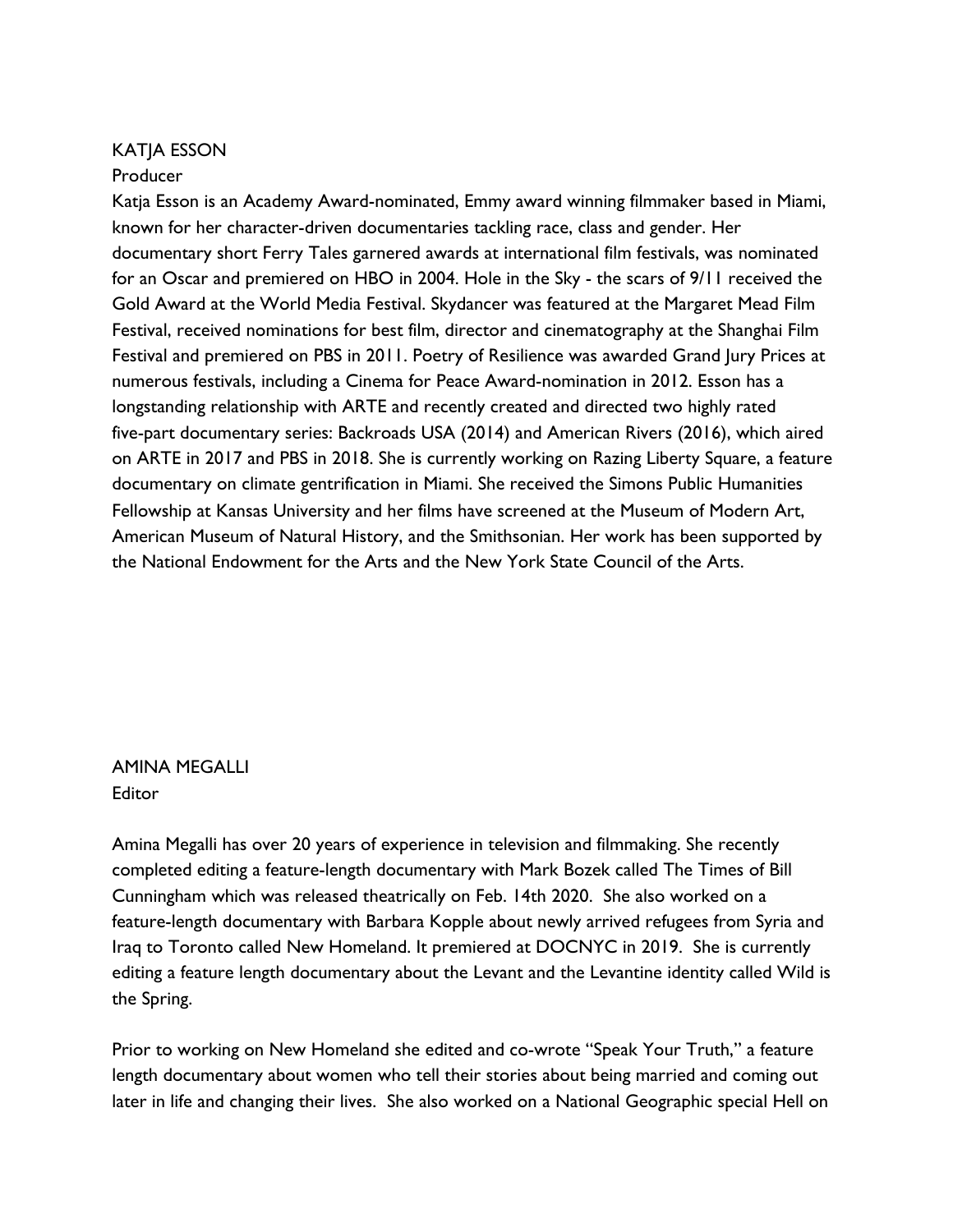Earth: The Fall of Syria and the Rise of ISIS directed by Nick Quested and Sebastian Junger. The film won a duPont-Columbia University Award. She also worked on The Trials of Spring, created by Gini Reticker and Abigail Disney, produced by Beth Levison. The film world premiered at the Human Rights Watch Film Festival NY in June 2015.

Megalli edited a series or shorts for Human Rights Watch, including segments on sectarian tensions in Lebanon and the legal prosecution of Chadian dictator Hissen Habré. Additional credits include the 6-hour series Hopkins (ABC News), Houston Medical (ABC Network), World Birthday (The Learning Channel), Finance - Financially Fit (Yahoo!), and The Upbeat (Yahoo!). She speaks fluent English and Arabic and is proficient in French.

#### MARIE-CECILE DIETLIN

#### **Cinematographer**

Marie-Cécile Dietlin is a French filmmaker and visual artist currently living in Montreal. Her images have been broadcasted on CBC, APTN, Canal D, Canal Vie, TVA, VOX TV and film festivals (Festival du nouveau Cinéma, illuminate Film festival, ImagineNative Film festival, Rencontres internationales du documentaire de Montréal). She has worked as a director and cinematographer on many projects related to native issues (APTN, CBC, Wapikoni). For four years she worked as a main Cinematographer on the TV program 'Quand Passe La Cigogne' broadcasted on 'Canal Vie'. In 2012 and 2013 Marie worked on feature documentary films overseas, researching & shooting in Cuba, Africa and Spain for independent productions. In the last 2 years Marie has also been directing, filming and editing over 250 music videos. She has worked with emerging classical musicians around Montreal and across Canada for the 'noncerto' classical music channel. Marie is a versatile and trilingual filmmaker with a passion for story telling, and a strong interest in documentary filmmaking. She is passionate about social justice, the arts, the environment, and especially native and women's issues. Her goal is to use the medium of film as a transformational tool for raising global human consciousness.

## MARION KONWENENHON DELARONDE Animator

Marion Delaronde is Mohawk animator from the territory of Kahnawake. Marion received a Bachelor in Fine Arts with a Major in Film Animation from Concordia University. She is the Artistic Director at Kanien'kehá:ka Onkwawén:na Raotitióhkhwa Language and Cultural Center where she directs and produces "Tóta tánon Ohkwá:ri" a Mohawk puppet series for children. Her talents also include Scriptwriting, directing, working with translators, puppeteering, illustration, set design, production and animation. She directed and co-produced "Skátne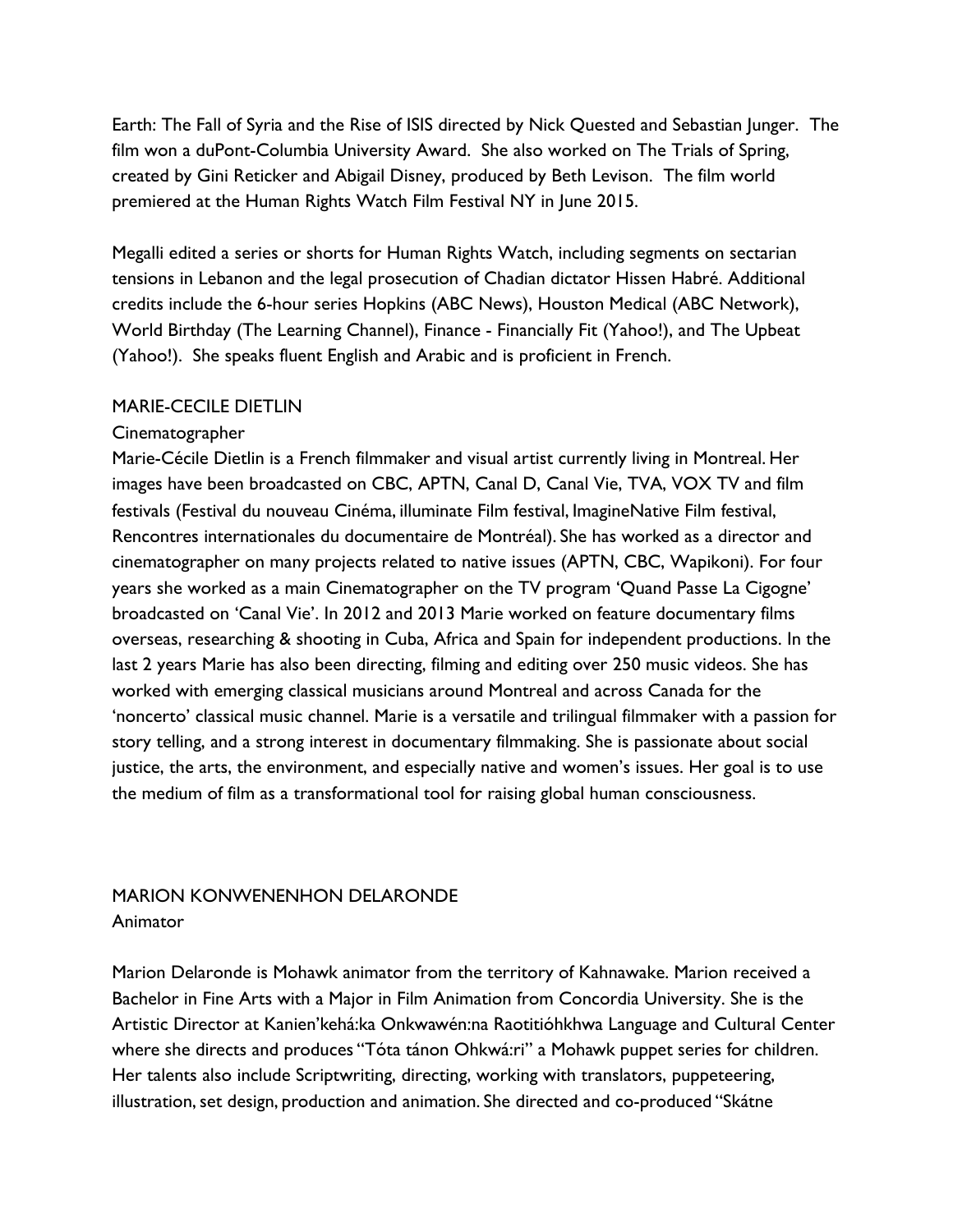Ronatehiaróntie" ("They Grow Together") in 2012. This film was nominated for Best Animation at the American Indian Film Festival and was the winner of Best Animated Film at the Brantford Film Festival.

## ALEX BOYA

Animation Storytelling Consultant

Alex Boya is Bulgarian-born, Montreal-based Alex Boya is an NFB director and writer, known for [Turbine](https://m.imdb.com/title/tt9563542)(2018), [Focus](https://m.imdb.com/title/tt4909298) (2014) and [CBC Arts: Exhibitionists\(](https://m.imdb.com/title/tt5342476)2015). [Alex Boya](http://alexboya.com/) leanings toward animation developed while studying at [Concordia University's Mel Hoppenheim School of](http://www.concordia.ca/finearts/cinema.html) [Cinema,](http://www.concordia.ca/finearts/cinema.html) building on his lifelong enthusiasm for drawing.

**Credits** Executive Producer for Vision Maker Media Shirley K. Sneve

Editorial Consultants Corina Sager Sabine Hoffman

Consulting Producer Tracy Rector

Associate Producer Xochitl Rios

Cultural Consultant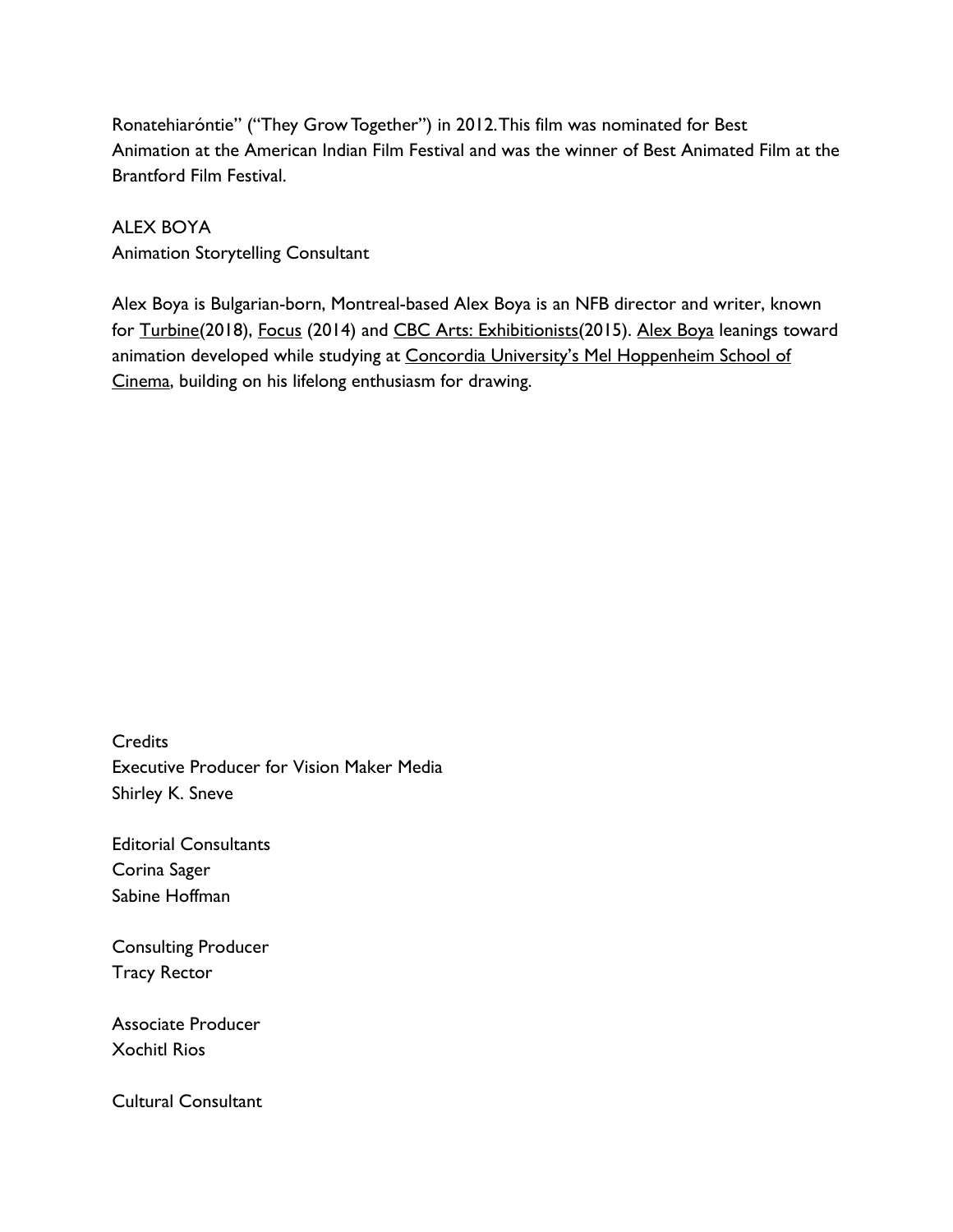Michael Galban

Additional Footage Katsitsionni Fox Victoria Catherine Chan

Audio Recording Marie-Cecile Dietlin Adam D Gold Gaelle Komar Kevin Lamoureux

Music Coordination and Composition Robby Baier

Sound Design Francis Gauthier

**Illustrations** John Fadden

Graphic Design Melanie Printup Hope

Historic Photos New York State Archives Library of Congress Image courtesy of Shutterstock, Inc., Used By Permission

Post Production Pillar2Post Digital Media

Music by:

"Katsitsionni's Song" Jennifer Kreisberg

"Bird Song" Jennifer Kreisberg